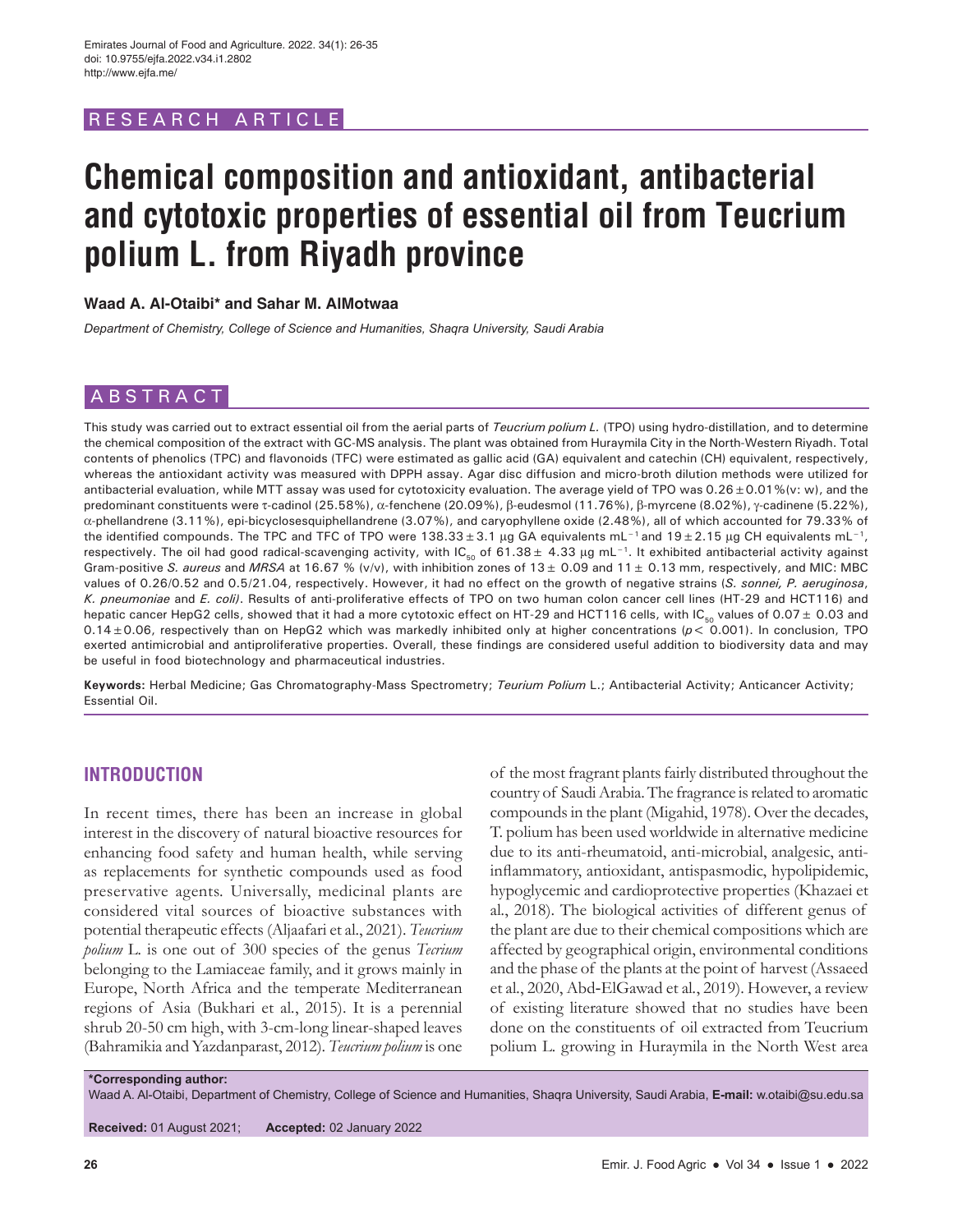of Riyadh (Guetata and Al-Ghamdi, 2014, Hassan et al*.*, 1979). Therefore, the present study was carried out to investigate the composition of TPO extracted from the aerial parts of *T. polium* L*.* from Huraymila at the flowering stage, and to determine its antioxidant, antimicrobial and antiproliferative properties.

# **MATERIALS AND METHODS**

A sample of the aerialparts including leaves, flowers and stems was collected on 29 May 2020 from several *Teucrium polium* L*.* plants growing in Huraymila at the similar period (Latitude 25° 19' 00.8" N; Longitude 46° 09' 39.9"E), situated in Northwest Riyadh. The plant was identified as *Teucrium polium* L*.* by Migahid (1978). Approximately, 150 g of the dried aerial parts were ground and immersed in 1L of distilled water. The TPO was obtained with hydrodistillation method at 60°C for 4 h using Clevenger-type apparatus. The % yield of TPO was calculated using the following formula:

> % TPO yield =  $\frac{\text{Weight of oil}(g)}{\text{DT}}$ The dried aerial part of plant weight( $g$ )  $\times$ 100

### **PHYTOCHEMICAL ANALYSIS OF TPO**

#### **Determination of total phenolic content (TPC)**

The total phenolic content of TPO was determined with the Folin-Ciocalteu reagent (FCR) and using gallic acid (GA) as standard. In essence, 800µl of distilled water and 100µl of DMSO-diluted TPO (1:10 v: v) were mixed with 100µl of FCR and incubated for 5 min in the dark at room temperature. To the reaction mixture was added 1500µl of 20% sodium bicarbonate and allowed to stand for 20 min, after which absorbance was measured at 750nm. The test was performed in triplicate.

### **Determination of total flavonoid content (TFC)**

The total flavonoid content of TPO was estimated using catechin (CH) as standard. Approximately 1250µl of distilled water and 250µl of the DMSO-diluted TPO (1:10 v: v) were mixed with 75µl of 5% sodium nitrate solution and incubated for 60 min at room temperature. Then,  $150\mu$ l of  $10\%$  aluminum trichloride (AlCl<sub>3</sub>) solution, 500µl of 1 M sodium hydroxide and 275µl distilled water were added to the resultant mixture. After incubation for 5 min at room temperature, the absorbance was read at 510nm. The test was performed in triplicate.

### **DPPH radical scavenging activity (RSA)**

Briefly, 100µl of DMSO-diluted TPO (1:10 v: v) was mixed

with 900µl of 100 µM DPPH reagent and allowed to stand in the dark for 30 min. After incubation, the optical density (OD) was measured at 517 nm against methanol blank and control containing all reagents except the testedsamples. The test was performed in triplicate and the result was calculated as % of scavenging activity (RSA) relative to control as follows:

$$
RSA \left( \% \right) = \frac{Control \left( OD \right) - Sample \left( OD \right)}{Control \left( OD \right)} \times 100
$$

### **ANALYSIS OF CHEMICAL COMPOSITION OF TPO**

The analysis of TPO was performed using a Hewlett-Packard computerized system coupled with a 7000D triple quadruple detector (Agilent Technologies, Palo, Alto, CA, USA). A non-polar HP5MS (30 m  $\times$  0.25 mm  $\times$  0.25  $\mu$ m film thickness) was used as analytical column in GC-MS system, with He as carrier gas at a flow rate of 0.5 ml/min and injection volume of 0.2µl TPO diluted 1:10 (v: v) with n-hexane. The injection was performed at oven temperature of 250°C which was programmed at 60°C for 8 min, increased by 4 to 280°C/min, and kept at 280°C for 15 min. The ionization mode was maintained with electronic ionization at 70 eV over a scan range of 30 to 550 atomic mass units. The relative proportions of volatile compounds in TPO were identified through comparisons of the peak areas and retention times (RTs) with retention indices in literature and in spectral library banks (NIST).

# **BACTERIAL STRAINS AND CULTURES**

The antibacterial property of TPO was investigated on four Gram-negative strains: *Pseudomonas aeruginosa* (*P. aeruginosa;* ATTC 27853), *Escherichia coli* (*E. coli;* ATTC 25922), *Klebsiella pneumonia* (*K. pneumonia;* ATTC 13883) and *Shigella sonnei* (*S. Sonnei;* ATCC 25931), and against two strains of Gram-positive bacteria i.e., *methicillin-resistant Staphylococcus* (MRSA*;* ATCC 43300) and *Staphylococcus aureus* (*S. aureus;*  ATTC 25923). The bacteria strains were obtained from microbiology laboratory, Department of Biology at King Abdul-Aziz University, Jeddah, Kingdom of Saudi Arabia.

# **DETERMINATION OF THE ANTIBACTERIAL EFFECT OF TPO**

### **Agar disc diffusion assay**

The antibacterial effect of TPO was determined against six bacterial strains using the agar disc diffusion method. In a brief, 100 ml of fresh inoculum suspension was spread on the surface of the agar plate, and a 6-mm diameter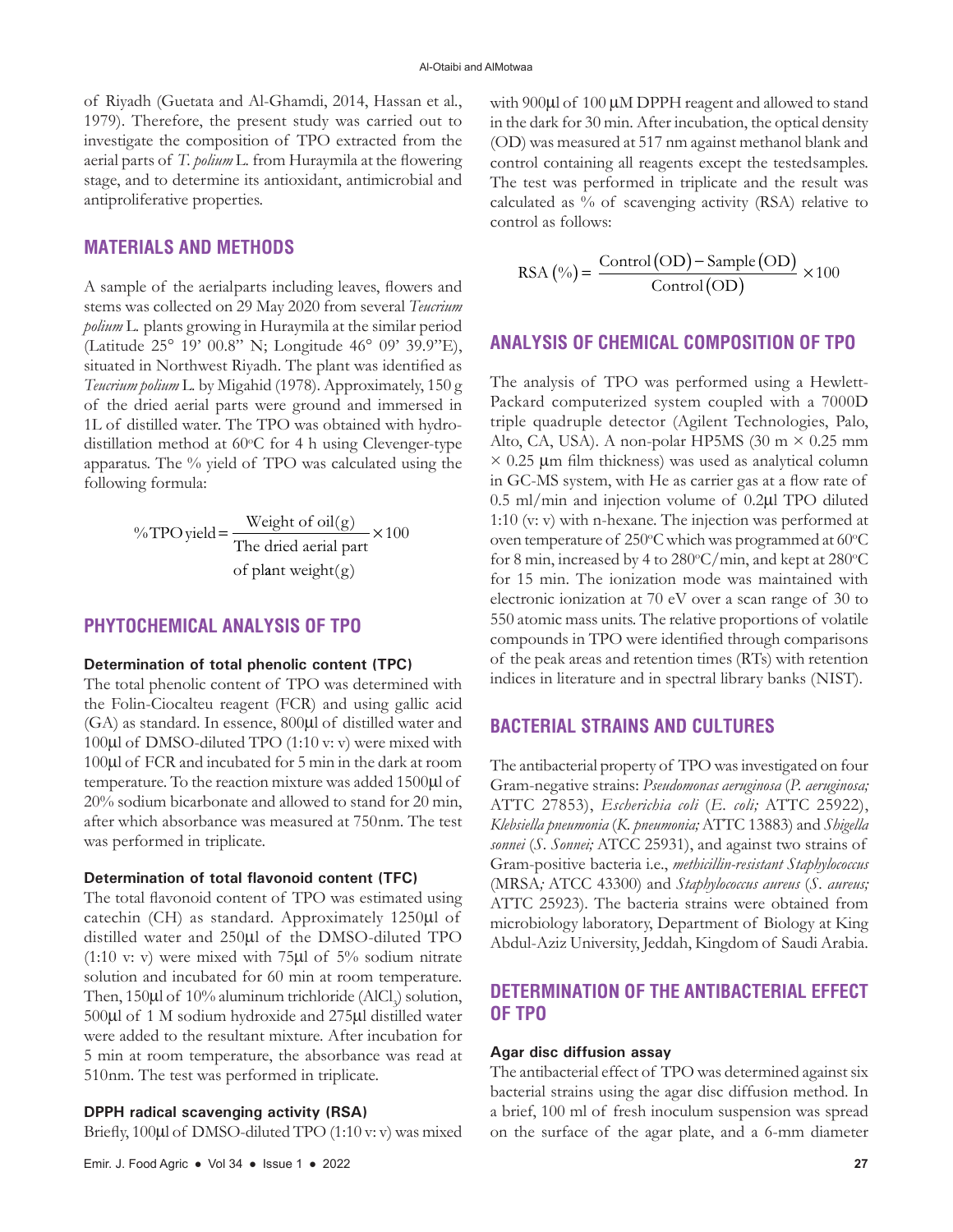sterile bank filter disc was added after the agar plate was impregnated with 10µl of TPO at concentrations of 100% and 16.67% obtained by dissolving 2µl of TPO in 8.9µl of MHB containing Tween 80 and DMSO at a ratio of 1:10. The inoculated plates were incubated at 37°C for 24h. The antibacterial activity of TPO was calculated in terms of diameter of the inhibition zone (IZ) of bacteria and the test was performed in triplicate.

### **Broth microdilution susceptibility test**

The minimum inhibitory and bactericidal concentrations (MICs and MBCs) of TPO against the selected bacterial strains were determined using the microdilution broth method. To each well, 10 $\mu$ l containing  $1\times10^5$  CFU/ml was inoculated. Diluted TPO (16.67%) was prepared by dissolving 200µl of the oil in 890µl of sterile MHB containing Tween 80 and DMSO at a volume ratio of 1:10. The bacteria strains were treated with seven serial dilutions (2-fold) of TPO ranging from 16.67 to 0.13%. For vehicle control, inoculated bacteria were treated with 100µl MHB containing Tween 80 and DMSO at a volume ratio of 1:10. After incubation at 37oC for 24h, the bacterial growth rate based on turbidity was monitored by measuring the optical density of the medium at 600 nm in a microplate reader. The MIC/MBC values were the minimum concentrations of TPO that inhibited bacterial growth/killedbacteria and the test was performed in triplicate.

# **MICROCULTURE TETRAZOLIUM ASSAY**

The cytotoxic effect of TPO against human colon HCT116 and HT-29 cell lines, and liver HepG2 cancer cells were determined with 3-(4,5-dimethylthiazol-2-yl)-2,5-diphenyl tetrazolium bromide (MTT) assay. The cells were seeded in 96 well plates at a density of 104 cells/well. Diluted TPO at a concentration of 1.46 %  $(v/v)$  was prepared by dissolving 7 $\mu$ l of the oil in 482µl of complete medium containing 5%DMSO. After 24h, cells were exposed to serial dilutions (2-fold) of TPO ranging from 1.46 to  $0.01\%$  (v/v). For vehicle control, the cultivated cells were treated with 100µl of complete medium containing 5% DMSO, while the well containing free culture medium served as blank. Following incubation at 37οC in a  $5\% \mathrm{CO}_2$  incubator for 24h, 5µl of 0.5% MTT solution was added to each well, followed by incubation in the dark for 4h. Thereafter, 100µl of DMSO was added to each well and the absorbance was measured at 570 nm in a microplatereader. The test was performed in triplcate wells and the percentage (%) growth inhibition was calculated as follows:

$$
\frac{\%Growth}{inhibition\ rate} = 100 - \frac{\left[\text{Absorbance sample} - \right]}{\left[\text{Absorbance control} - \right]} \times 100
$$
\n
$$
\frac{\left[\text{Absorbance control} - \right]}{\text{Absorbance blank}}
$$

# **Statistical analysis**

Data are expressed as mean± standard deviation (Sd). Statistical analysis of data was performed using version 10.3 MegaStat. Differences between means of unpaired samples were estimated using unpaired sample *t*-test and one-factor analysis of variance (ANOVA). Differences were assumed statistically significant at  $p > 0.05$ .

# **RESULTS**

# **Chemical profiles of TPO**

A pale yellow TPO was extracted using the hydro-distillation method, with a yield of  $0.26 \% \pm 0.01$  (v: w). The chemical compositions of TPO were identified with gas chromatography-mass spectrometry according to their elution profiles on HP5-MS column. Fifty-eight compounds representing 98.7 % of the total composition of TPO were identified, as shown in Table 1 and classified in Fig. 1. Oxygenated sesquiterpenes (44.18 %) and monoterpene hydrocarbons (32.84 %) were the main compounds identified in TPO, followed by sesquiterpene hydrocarbons (17.28 %) and oxygenated monoterpenes (3.82 %). Non-terpenoid compounds accounted for only 0.55 % of compounds identified in TPO. The sesquiterpenoid alcohol, τ-cadinol was characterized as the most predominant oxygenated sesquiterpenoid compound, followed by β-eudesmol, cis-Zalpha-bisabolene epoxide, caryophyllene oxide and ylangenal. α-Fenchene was identified as the major monoterpenoid hydrocarbon, followed by β-myrcene, α-phellandrene and o-cymene. Among the sesquiterpene hydrocarbons, the most abundant compound was γ-cadinene, followed by epi-bicyclosesquiphellandrene, α-copaene, γ-elemene, β-bourbonene, α-humulene, α-gurjunene, cis-β-farnesene, β-elemene, β-calacorene, and longiverbenone. The relative abundance of oxygenated monoterpenes was (-)-carvone, L-α-terpineol, (-)-trans-pinocarveol, longiverbenone and (-)-bornyl acetate. The other identified components were present in trace amounts (less than 0.45 %).

# **Phytochemical composition and free radicalscavenging properties of TPO**

The total contents of phenolic and flavonoid compounds in TPO were determined. The results showed that the total phenolic contents of TPO was  $138.33 \pm 3.1 \,\mu g$  GA equivalent/mL, while the total flavonoid content was 19±2.15 µg CH mL−1. The free radical scavenging capacity of the oil increased in a concentration-dependent fashion, with an IC<sub>50</sub> of 61.38  $\pm$  4.33 µg mL<sup>-1</sup>.

# **Antibacterial activity of TPO**

The agar disc diffusion and micro-broth dilution methods were used to evaluate the antibacterial activity of TPO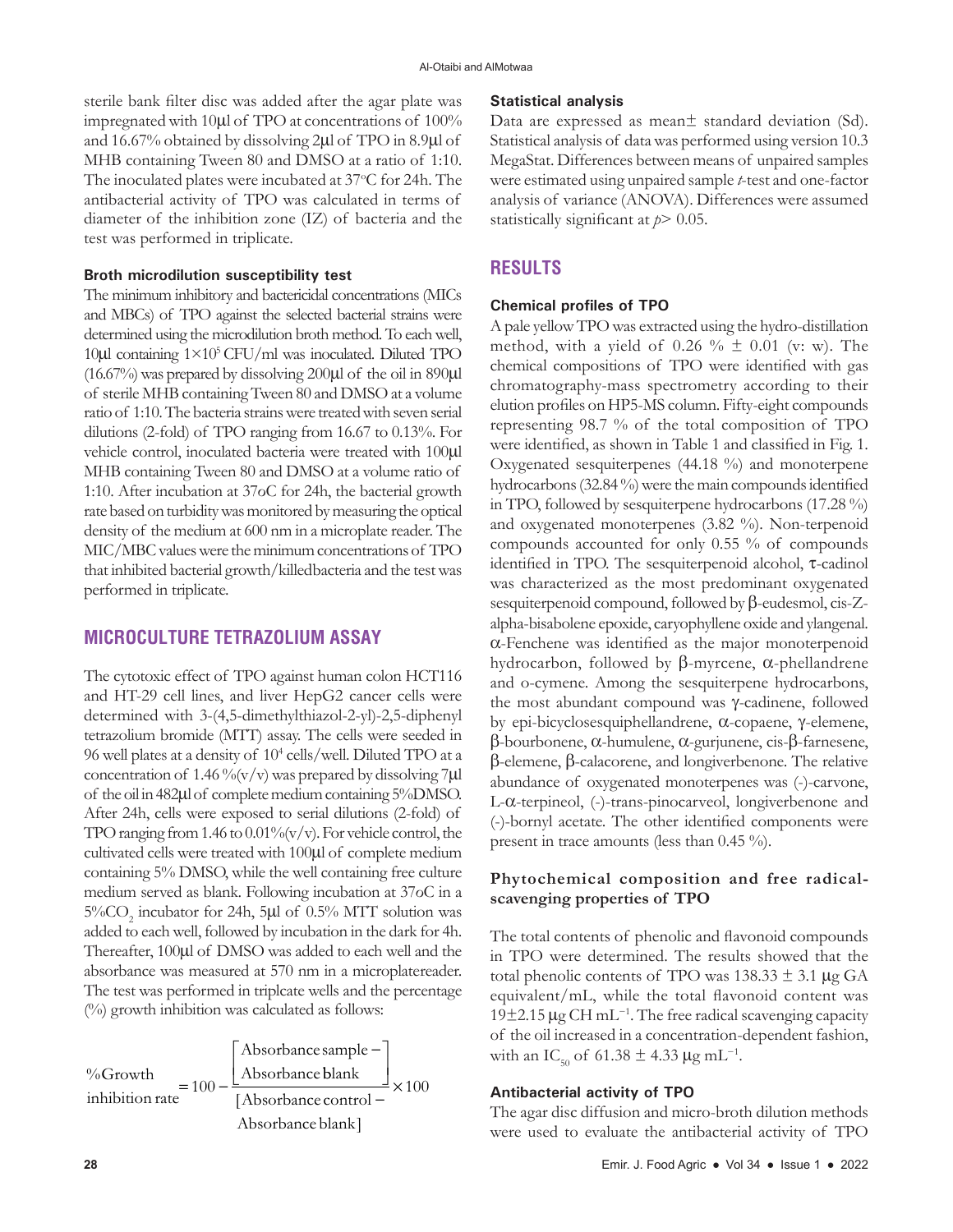Al-Otaibi and AlMotwaa

| <b>No</b>                            | <b>RT</b> | <b>Compound</b>                          | %     | <b>No</b> | <b>RT</b> | <b>Compound</b>                | %     |  |  |
|--------------------------------------|-----------|------------------------------------------|-------|-----------|-----------|--------------------------------|-------|--|--|
| $\mathbf{1}$                         | 3.6489    | 2,2,3,4-Tetramethylpentane <sup>1)</sup> | 0.01  | 30        | 36.4572   | Epi-bicyclosesquiphellandrene  | 3.07  |  |  |
| $\overline{c}$                       | 8.3281    | $\alpha$ -phellandrene                   | 3.11  | 31        | 37.2205   | $\alpha$ -copaene              | 1.53  |  |  |
| 3                                    | 11.8618   | $\beta$ -Myrcene                         | 8.02  | 32        | 37.853    | $\gamma$ -elemene              | 1.36  |  |  |
| $\overline{4}$                       | 12.3266   | $\alpha$ -terpinene                      | 0.08  | 33        | 38.0578   | $(-)$ - $\beta$ -bourbonene    | 1.17  |  |  |
| 5                                    | 12.3598   | o-cymene                                 | 0.89  | 34        | 38.5833   | $\alpha$ -gurjunene            | 0.88  |  |  |
| 6                                    | 12.3911   | $\alpha$ -fenchene                       | 20.09 | 35        | 39.7467   | $\beta$ -elemene               | 0.58  |  |  |
| $\overline{7}$                       | 16.0224   | Trans-beta-ocimene                       | 0.03  | 36        | 40.1971   | $\beta$ -copaene               | 0.29  |  |  |
| 8                                    | 16.4641   | 3-carene                                 | 0.24  | 37        | 40.8536   | $Cis$ - $\beta$ -farnesene     | 0.64  |  |  |
| 9                                    | 17.9746   | Terpinolene                              | 0.11  | 38        | 40.8536   | $\alpha$ -humulene             | 1.00  |  |  |
| 10                                   | 19.3664   | Limonene oxide                           | 0.10  | 39        | 43.7406   | $\gamma$ -cadinene             | 5.22  |  |  |
| 11                                   | 21.1724   | Trans-sabinene hydrate                   | 0.05  | 40        | 45.2717   | Cubenene                       | 0.09  |  |  |
| 12                                   | 21.7132   | (-)-Trans-pinocarveol                    | 0.46  | 41        | 46.9337   | $\beta$ -calacorene            | 0.45  |  |  |
| 13                                   | 22.0767   | Verbenol                                 | 0.06  | 42        | 49.431    | Ledol                          | 0.36  |  |  |
| 14                                   | 22.4348   | Camphor                                  | 0.14  | 43        | 50.4395   | $\tau$ -cadinol                | 25.58 |  |  |
| 15                                   | 23.2379   | Pinocarvone                              | 0.19  | 44        | 51.3221   | $\beta$ -eudesmol              | 11.76 |  |  |
| 16                                   | 23.5298   | <b>Borneol</b>                           | 0.07  | 45        | 53.2567   | $\alpha$ -calacorene           | 0.37  |  |  |
| 17                                   | 25.034    | Umbellulone                              | 0.11  | 46        | 53.5751   | Longiverbenone                 | 0.45  |  |  |
| 18                                   | 25.4295   | $L - \alpha$ - terpineol                 | 0.52  | 47        | 53.5762   | Ylangenal                      | 0.84  |  |  |
| 19                                   | 27.191    | Verbenone                                | 0.28  | 48        | 55.2904   | Cis-Z-alpha-Bisabolene epoxide | 2.71  |  |  |
| 20                                   | 28.0751   | Geraniol                                 | 0.29  | 49        | 58.9456   | 3,6-Dimethylundecane           | 0.04  |  |  |
| 21                                   | 28.3788   | (-)-Carvone                              | 0.82  | 50        | 60.0631   | Caryophyllene oxide            | 2.48  |  |  |
| 22                                   | 28.4588   | Thymol                                   | 0.21  | 51        | 61.8595   | Phytone                        | 0.15  |  |  |
| 23                                   | 31.0731   | Carvone oxide, cis-                      | 0.06  | 52        | 63.4964   | Diisobutyl phthalate           | 0.24  |  |  |
| 24                                   | 31.0736   | Piperitenone oxide                       | 0.11  | 53        | 64.0749   | Ylangenol                      | 0.28  |  |  |
| 25                                   | 32.1757   | (-)-Bornyl acetate                       | 0.41  | 54        | 67.5275   | Dibutyl phthalate              | 0.19  |  |  |
| 26                                   | 33.4299   | 4-Terpinenyl acetate                     | 0.11  | 55        | 75.3378   | Heneicosane                    | 0.02  |  |  |
| 27                                   | 34.8954   | Germacrene B                             | 0.06  | 56        | 83.2969   | 4,6-Dimethyldodecane           | 0.01  |  |  |
| 28                                   | 35.7283   | Cadina-3,5-diene                         | 0.12  | 57        | 86.7025   | Pentacosane                    | 0.03  |  |  |
| 29                                   | 35.9863   | $\alpha$ -terpinyl acetate               | 0.03  | 58        | 93.2121   | Hentriacontane                 | 0.01  |  |  |
| Identified compounds $(\%) = 98.7\%$ |           |                                          |       |           |           |                                |       |  |  |

**Table 1: Percentages compositions of Teucrium polium L. oil**

1. Compounds are listed according to the order of their elution on a polar column (HP-5MS).

RT: Retention times in minutes



**Fig 1.** Bie charts showing proportions of the identified compounds in oil extracted from *Teucrium polium* L. A) general classification of sesquiterpenes, monoterpenes and other trace components, B) oxygenated and hydrocarbon sesquiterpenes, and C) oxygenated and hydrocarbon monoterpenes in oil extracted from *Teucrium polium*  L. analyzed by GC-MS.

on two Gram +ve bacteria i.e, MRSA and *S. aureus,* and four Gram -ve bacteria i.e., *S. sonnei* and *P. aeruginosa, K. pneumoniae* and *E. coli*. In these tests, 10 µl of TPO was employed at concentrations of 16.67 and 100 % (v: v). As shown in Fig. 2, at 100 % TPO, bacterial growth suppression was observed in *S. aureus*, MRSA and *S. sonnei*, with inhibition zones of  $20 \pm 0.03$ ,  $13 \pm 0.002$  and  $8 \pm 0.005$ , respectively. At 16.67 % (v: v) TPO, the growth of *S. aureus* and MRSA were reduced, with inhibition zone areas of  $13\pm 0.09$  and  $11\pm 0.13$  mm respectively, while the growth of *S. sonnei* was not affected. The oil did not produce any zone of inhibition with respect to the growth of *E. coli*, *P. aeruginosa* and *K. pneumoniae*.

The effect of TPO on the growth inhibition curves of the selected bacterial strains were evaluated with the microdilution broth method, and the results are shown in Fig. 3. The growth rates of MRSA and *S. aureus* were significantly inhibited after treatment with low and high concentrations of TPO, relative to control (*p*≤ 0.001). In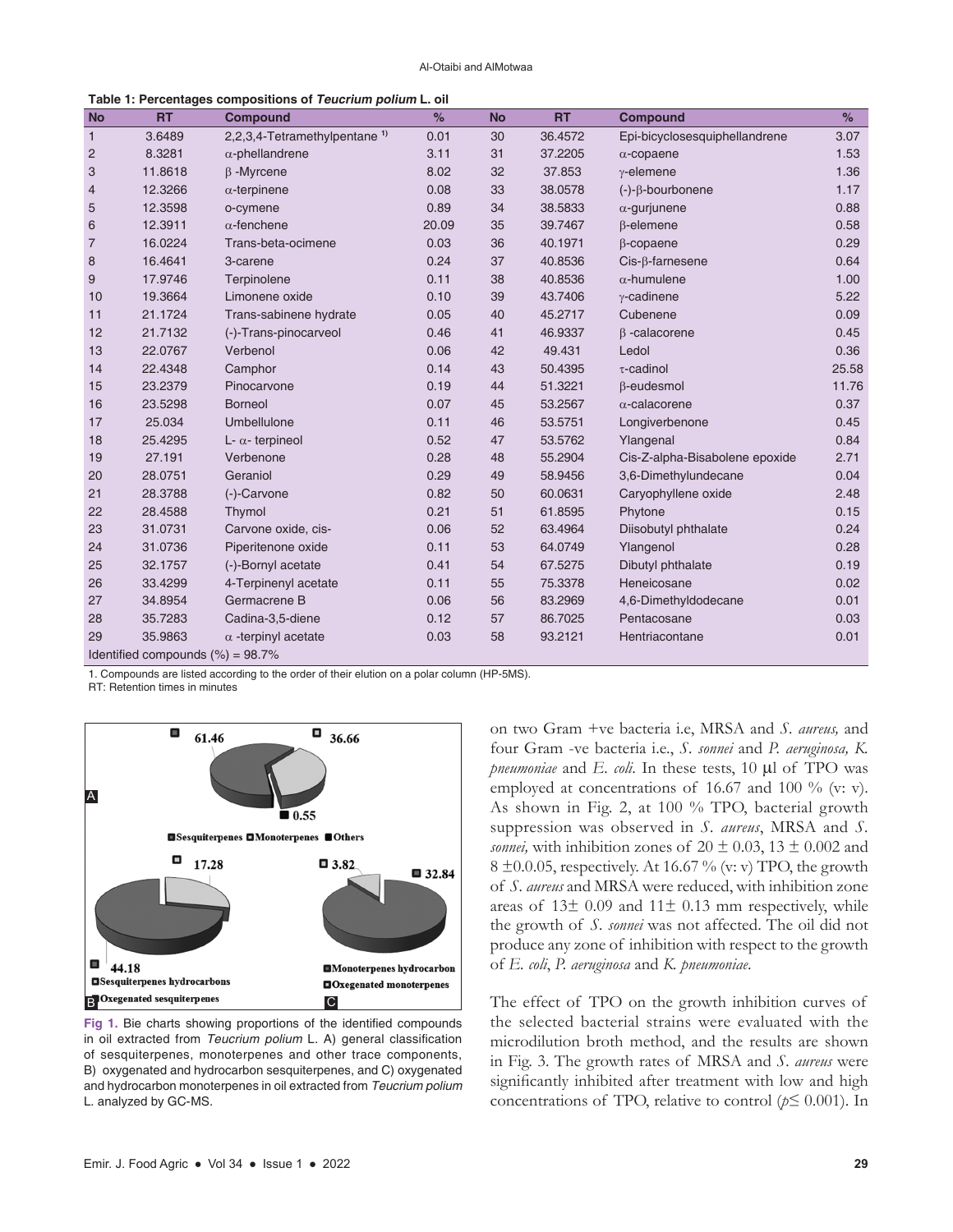#### Al-Otaibi and AlMotwaa



**Fig 2.** A) Disk diffusion assay showing the antimicrobial activity of 10µl of TPO at a concentration of 100% and 16.67%. B) Par chat showing IZ of bacteria strains MRSA, *S. aureus* and *S. sonnei*. Data are given as mean± SD. The symbols \*\*\* and &&& indicate significant differences (*p*< 0.001) between the concentrations in each strain and between strains at the same concentration, respectively. *K. pneumoniae*, *E. coli* and *P. aeruginosa* showing no inhibition zone.

particular, TPO produced strong inhibitory and bactericidal effects on MRSA and *S. aureus,* with MIC/MBC of  $0.26/0.52$  and  $0.5/21.04$ , respectively. In contrast, rapid growths were observed in *K. pneumoniae*, *E. coli*, *S. sonnei* and*. P aeruginosa* after incubation with various concentrations of TPO, relative to their corresponding controls.

### **Anticancer activity of TPO**

In the present study, the antiproliferative effects of TPO on HCT116, HT-29 and HepG2 cancer cells were determined. As shown in Fig.4, TPO inhibited the growth of these cells in a concentration-dependent manner (*p*> 0.001). The colon cancer cells HCT116 and HT-29 were more sensitive to the treatment than HepG2 liver cancer cells which were markedly inhibited only at the last two concentrations (*p*< 0.001). Similar TPO concentrations produced 30 and 90%, respectively, of growth inhibitions in the colon cancer cells (Table 2). However, HT-29 was more sensitive, since its growth was inhibited 50 % by

half of concentration of oil needed for 50 % inhibition of HCT116.

### **DISCUSSION**

In the present study, the yield of TPO  $(0.26\% \pm 0.01, v; w)$ falls within the range of  $0.14$  to  $0.6\%$  (v: w) reported in the literature (Kerbouche et al*.*, 2015a, Cozzani et al*.*, 2005, Bendjabeur et al*.*, 2018a). Chromatographic data showed that the sesquiterpenes were dominant in TPO, accounting for 61.46 % of the identified compounds, which is in agreement with previous works (Kerbouche et al*.*, 2015a, Bendjabeur et al*.*, 2018a, El Atki et al*.*, 2020, Saleh et al*.*, 2020). The major components TPO in the present study were  $\tau$ -cadinol,  $\alpha$ -fenchene, β-eudesmol, β-myrcene, γ-cadinene, α-phellandrene, Epibicyclosesquiphellandrene, cis-Z-alpha-bisabolene epoxide, caryophyllene oxide, α-copaene, γ-elemene, β-bourbonene, α-humulene, o-cymene, α-gurjunene and (-)-carvone. These results are consistent with those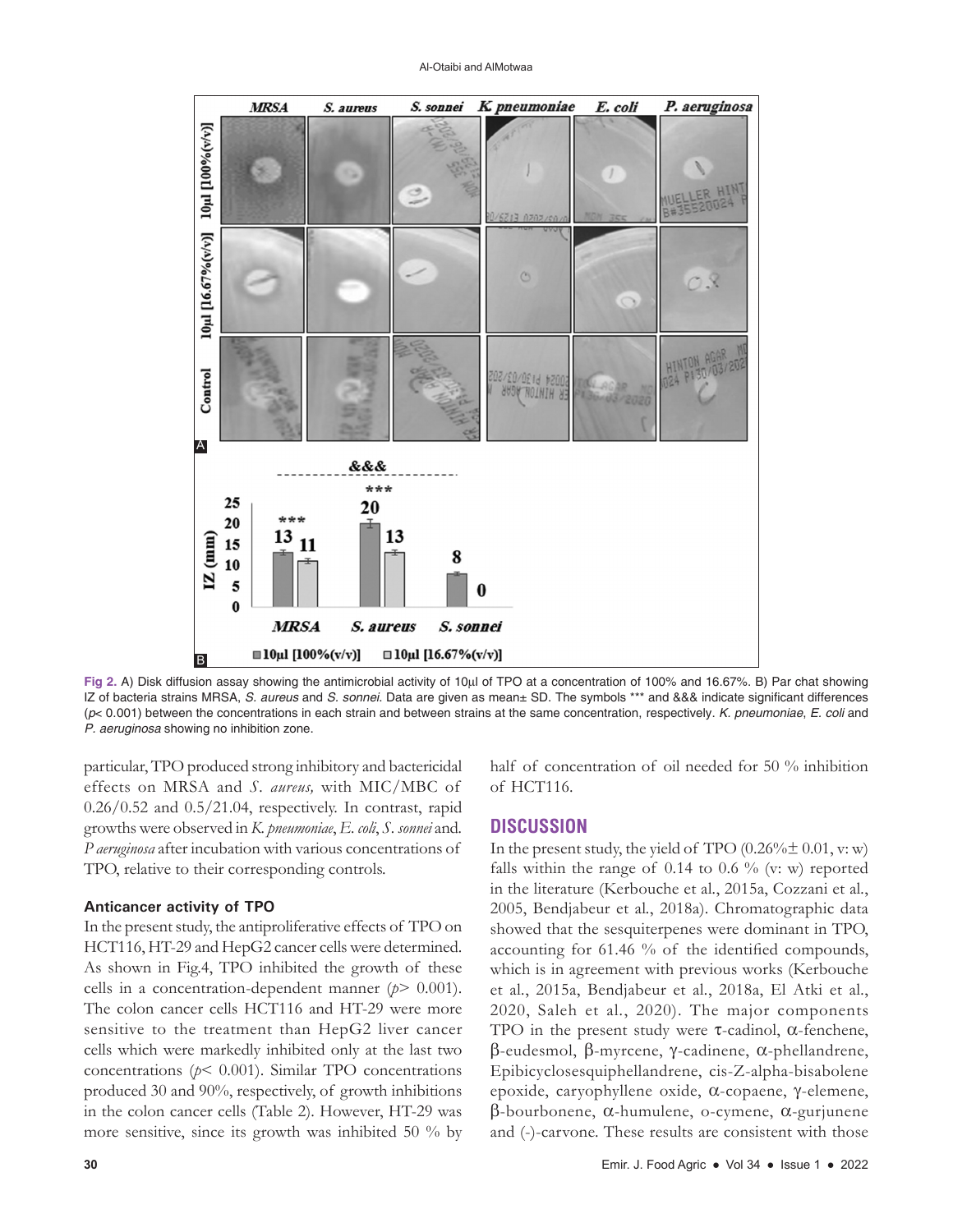

Al-Otaibi and AlMotwaa

**Fig 3.** Effect of TPO on the growth of bacteria after treatment with two-fold serial dilutions of TPO ranging from 16.67 to 0.13%. The minimum concentration that completely restricted bacterial growth is considered as minimum inhibitory concentration (MIC). The minimum concentration that killed bacteria is the minimum bactericidal concentration (MBC). Data are presented as mean ± SD, (*n*=3).

| Table 2: Concentrations of TPO (%) at 30, 50 and 90% inhibition for HCT116 and HT-29 cells after 24h treatment. |
|-----------------------------------------------------------------------------------------------------------------|
|-----------------------------------------------------------------------------------------------------------------|

|              |                      | TPO % (v/v)        |                       |                           | <b>Ratios</b>     |
|--------------|----------------------|--------------------|-----------------------|---------------------------|-------------------|
|              | IV.                  |                    | $\mathbf{R}$          | $\cdot$ 10<br>$\sim$<br>w | $\cdot$ In<br>ימי |
| <b>HC116</b> | $0.02 \pm 0.01$ (NS) | $0.14 \pm 0.06$ ** | $0.73 \pm 0.004$ (NS) |                           | 5.21              |
| <b>HT-29</b> | $0.05 \pm 0.001$     | $0.07 \pm 0.03$    | $0.73 \pm 0.08$       |                           | 10.34             |

obtained in previous studies conducted on oil isolated from the aerial parts of *T. polium* worldwide during the flowering phase. However, the chemical profiles of TPO in the present study appeared to be somewhat different from those previously reported. Oil from *T. polium* collected from different Algerian regions contained τ-cadinol at levels of 5.5 - 18.3% (Kerbouche et al*.*, 2015b, Bendjabeur et al*.*, 2018b). In addition, τ-cadinol was one of the major compounds in the TPO from the aerial parts of the first and third samples of the Portuguese *T. polium*, at levels of 5.5 and 24 %, respectively (Antunes et al*.*, 2004). Maizi et al*.* (2019b) showed that β-myrcene, τ-cadinol and α-phellandrene were the most predominant compounds (4.02, 3.67 and 3.45 %, respectively) in TPO isolated from *T. polium* grown in North Western Algeria. The essential oil from aerial parts of Corsican *T. polium* contained 2.9 % myrcene (Djabou et al*.*, 2012). β-Myrcene (6.07 %) was identified as one of major compounds in TPO from Tunisian *T. polium* (Bakari et al*.*, 2015). In addition, previous studies found that essential oil from the aerial parts of *T. polium* in Greece and Kashmar contained the major compounds caryophyllene oxide at levels of 5 and 25.9 %, respectively, in addition to other constituents (Menichini et al*.*, 2009a, Khani and Heydarian, 2014).

In the present study, TPO produced 50 % inhibition of DPPH at 61.38 $\pm$  4.33 µg mL<sup>-1</sup>. Previous studies revealed different DPPH-scavenging activities of TPOs extracted at the flowering phase from *Teucrium polium* L*.*, with IC<sub>50</sub> values ranging from 9200 to 16.14 $\pm$ 0.15 mg/mL (Mahmoudi and Nosratpour, 2013, Maizi et al*.*, 2019a). The differences in the chemical compositions of TPO obtained from the aerial parts of *T. polium* during the flowering stage, between this study and those reported in previous works, could be ascribed to the variations in climatic conditions and environmental factors, geographical locations and genetic differences (Assaeed et al*.*, 2020, Abd-ElGawad et al*.*, 2019). The discrepancies could also be due to differences in methods used in plant drying and oil extraction (Saleh et al*.*, 2020). These factors greatly influence the antioxidant properties of TPO. In addition, the free radical scavenging capacity of TPO may be probably related to the qualitative and quantitative variations in sesquiterpenes and monoterpenes which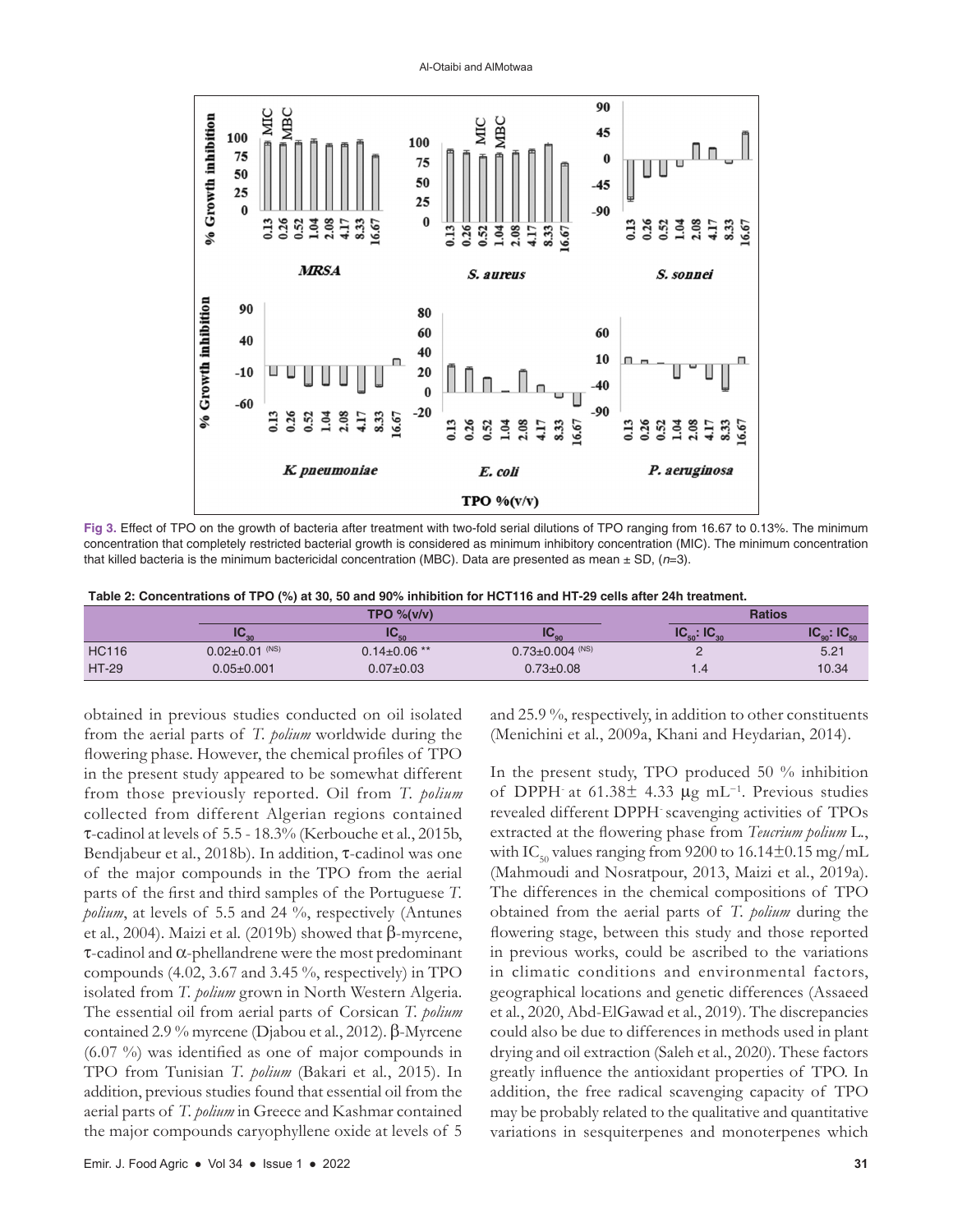

**Fig 4.** Percentage growth inhibition values for HCT116, HT-29 and HepG2 after 24h of treatment with eight concentrations of TPO. The symbol \*\*\* indicates significant differences (*p*< 0.001) between the cells at the same concentration. The symbols b and c indicate the statistical difference of HT-29 and HepG2, respectively as compared with HCT116. The symbols *NS* indicates no significance. Data are shown as mean ± SD (*n*=3).

have been reported to improve antioxidant network and redox balance by antagonizing oxidative stress (de Cássia Da Silveira e Sá et al*.*, 2015, Noacco et al*.*, 2018, Bendjabeur et al*.*, 2018a).

The extracted TPO revealed potential antibacterial activity against Gram +ve strains (*S. aureus* and MRSA), and weak activity against Gram -ve strain *S. sonnei,* with IZ of  $20\pm 0.03$ ,  $13\pm 0.002$  and  $8\pm 0.05$  mm after treatment with 10 ul of 100 % $(v/v)$  TPO. With 10 ul of 16.67 % (v/v), the growths of *S. aureus* and MRSA were inhibited, with mean inhibition zones of 13±0.09 and  $11\pm0.13$  mm, with MIC/MBC values of 0.26/0.52 and 0.5/21.04, respectively, while the growth of *S. sonnei* was not affected. The disc diffusion assay was constrained by the aquaphobic nature of TPO which prevented its diffusion through the agar medium, while it produced a better effect in the liquid medium (Bilia et al*.*, 2014). The growth of the Gram-negative strains *P. aeruginosa, K. pneumoniae* and *E. coli* was not inhibited when subjected to TPO. In general, it was previously demonstrated that Gram-positive bacteria were more susceptible to TPO than Gram-negative ones. The difference in sensitivity to essential oils could be due to the outer lipo-polysaccharide membrane in the structure of the cell envelope of Gramve bacteria; this effectively delineates the periplasmic space from the cytoplasmic membrane, a feature which could prevent the diffusion of hydrophobic compounds (Nazzaro et al*.*, 2013). On the other hand, the antibacterial properties of TPO may be correlated with the presence of oxygenated sesquiterpenes (Saleh et al*.*, 2020). τ-Cadinol (Su et al*.*, 2015) β-eudesmol (Sellam et al*.*, 2013) and caryophyllene oxide (Montanari et al*.*, 2011) which previously exhibited antimicrobial properties, collectively represented 39.82 % of the major identified oxygenated sesquiterpenes in TPO. Previous studies have shown the antibacterial activities of monoterpenes (Sellam et

al*.*, 2013). It has been demonstrated that β-myrcene, one of the identified hydrocarbon monoterpenes in TPO, enhanced the membrane-fluidizing activity of oil as well as its antibacterial activity (Połeć et al*.*, 2020). In addition, it has been reported that  $\alpha$ -phellandrene mildly stimulated macrophage proliferation in mice (Lin et al*.*, 2013), suggesting its ability to suppress intracellular growth of bacteria. Moreover, about 6.72% of the minor components may contribute to the antimicrobial effect of TPO, and may probably involve some type of synergism with other major active constituents (Cutillas et al*.*, 2018).

The results of MTT assay revealed marked growth inhibition of colon cancer cells HT-29 and HCT116 by TPO, with IC<sub>50</sub> values of  $0.07 \pm 0.03$  and  $0.14 \pm 0.06\%$ , respectively. In contrast, HepG2 cells had marked growth inhibition only at high concentrations of TPO, while the inhibitory effect was decreased as the concentration of oil decreased. The components of TPO exert anti-proliferative effects against cancer cells *in vitro*. In particular, the alcohol sesquiterpene, τ-cadinol which accounted for 25.58% of TPO in this study, was reported to be cytotoxic on human lung, liver and colon cancer cells (Su et al*.*, 2013). Another sesquiterpene alcohol, β-eudesmol (11.76%) diminished the proliferation of HepG2 cancer cells and stimulated caspase-mediated tumor cell death pathway (Kotawong et al*.*, 2018, Bomfim et al*.*, 2013). Moreover, β-eudesmol triggered programmed cell death of human leukemia HL60 cells via a mitochondrial apoptotic pathway. The cytotoxic and apoptotic effects of β-eudesmol on HL60 cells were characterized by fragmentation of DNA, downregulation of Bcl-2 expression, cleavage of poly (ADP-ribose) polymerase, caspase-3 and caspase-9; release of cytochrome c from mitochondria, and decrease in mitochondrial membrane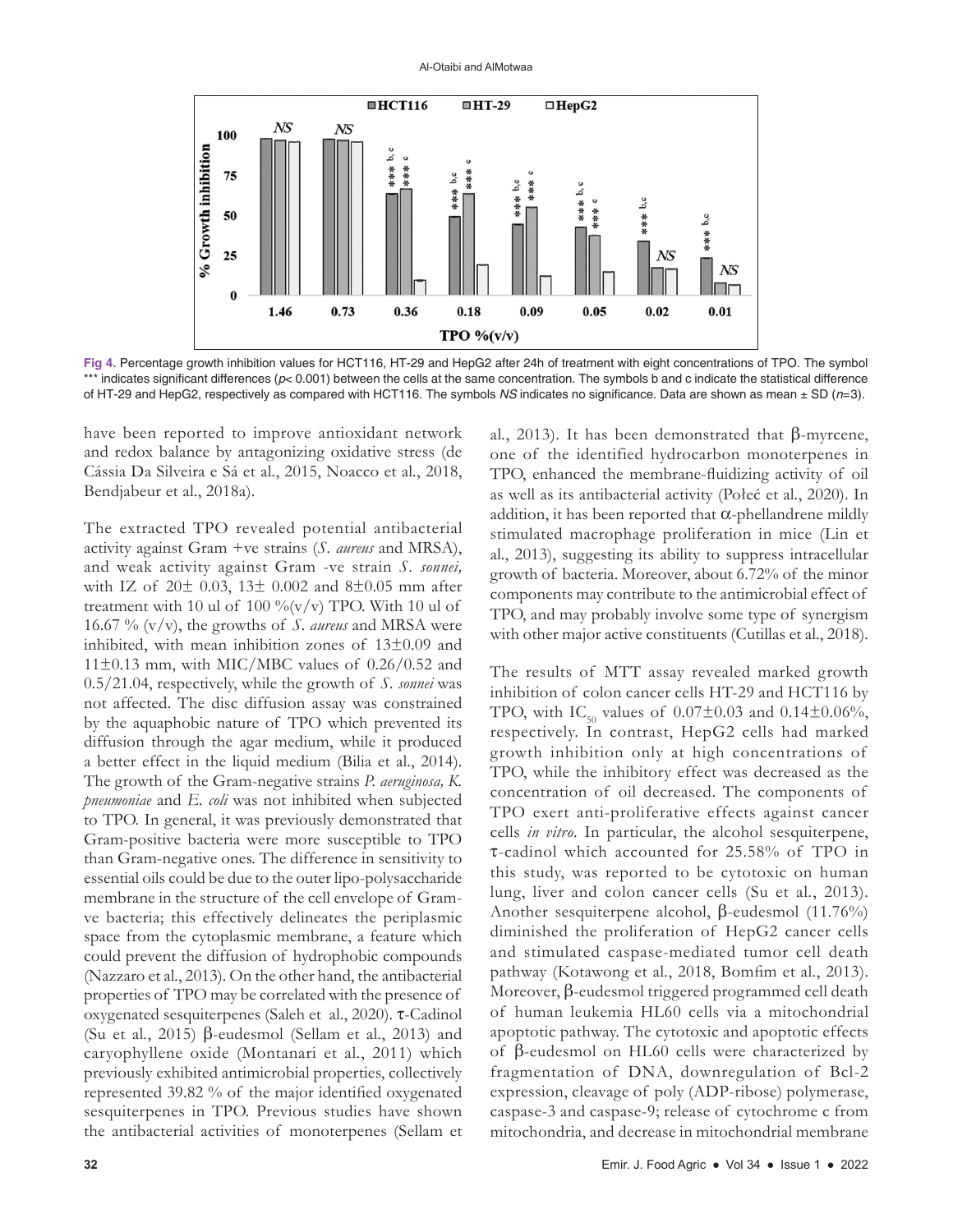potential (Li et al*.*, 2013). In addition, the anticancer effects of TPO against lung carcinoma (COR-L23), colon adenocarcinoma (COCA-2) and amelanotic melanoma (C32) have been attributed to the presence of sesquiterpenes such as caryophyllene oxide in oil *T. polium* L*.* (Menichini et al*.*, 2009b). Caryophyllene oxide exerted a potent anticancer effect on human osteosarcoma cancer cells (MG-63) by preventing cancer cell migration and stimulating apoptosis, as was evident in cellular shrinkage, membrane blebbing, condensation of chromatin, formation of apoptotic bodies and induction of the production of reactive oxygen species in these cells (Pan et al*.*, 2016). Studies on the effect of β-baurbonene on human prostate PC-3M cancer cells revealed that it could induce apoptosis and G0/ G1 arrest through upregulation of mRNA expression of Fas and FasL, increased Bax protein expression, decreased expression of Bcl-2 protein, and inhibition of the cellular proliferation (Karan et al*.*, 2018).

Monoterpenes act on cancer cells through multiple chemotherapeutic and chemo-preventive mechanisms (Rodenak-Kladniew et al*.*, 2020). An oxygenated monoterpene, myrcene produced antiproliferative effect through activation of apoptotic mechanism via mitochondrial-mediated cell death signaling, and induced oxidative stress in human non-small lung A459 cancer cells (Bai and Tang, 2020). In addition, α-phellandrene influenced a wide range of effects on expression of genes that affect DNA repair, cell cycle and apoptosis in WEHI-1 murine leukemia cells (Lin et al*.*, 2013). It has been reported that L-carvone exerted antitumor activity on myeloma cells through the inhibition of p38 MAPK signaling pathway, induction of apoptosis and inhibition of cell invasion (Ding and Chen, 2018). Moreover, reported that L-carvone stimulated p53 and caspase-3 mediated cell death, and inhibited cell migration in breast cancer (Patel and Thakkar, 2014).

# **CONCLUSION**

In the present study, the volatile compounds of essential oil extracted at the flowering stage from the aerial parts of *T. polium* L*.* grown in Huraymila, 80 km from Riyadh, are reported for the first time. The volatile compounds differed from those of the same species reported elsewhere all over the world at the same growing stage of the plant. Eighty-five compounds were identified, with sesquiterpene alcohols as predominant compounds: τ-cadinol and β-eudesmol, followed by monoterpene hydrocarbons: α-fenchene, β-myrcene and α-phellandrene; and sesquiterpene hydrocarbons: γ-cadinene, epi-bicyclosesquiphellandrene, α-copaene, γ-elemene, β-bourbonene and α-humulene. The observed differences in chemotypes in essential oils extracted from different *T. polium* L*.* plants species are attributed to differences in geographical origin, climate and environmental variations, in addition to differences in extractionmethods. The results of this work have demonstrated that TPO possesses antioxidant, antimicrobial and antiproliferative activities. These findings are useful data on biodiversity, and they may be beneficial in food biotechnology and pharmaceutical industries. Further identification of Saudi ecospecies of different part of *T. polium* L*.* plants at different growing periods could give more detailed identification at the sublevel. In addition, future studies are needed to investigate the biological importance of  $α$ -fenchene.

### **Funding**

The authors extend their appreciation to the Deputyship for Research & Innovation, Ministry of Education in Saudi Arabia for funding this research work through the project number (IFP2021-016).

### **Conflict of interest**

No conflict of interest associated with this work.

### **REFERENCES**

- Abd-Elgawad, A.M., A. I. Elshamy, A. E. El Gendy, S. L. Al-Rowaily and A. M. Assaeed. 2019. Preponderance of oxygenated sesquiterpenes and diterpenes in the volatile oil constituents of *Lactuca serriola* L. revealed antioxidant and allelopathic activity. Chem. Biodivers. 16: e1900278.
- Aljaafari, M. N., A. O. Alali, L. Baqais, M. Alqubaisy, M., M. Alali, A. Molouki, J. Ong-Abdullah, A. Abushelaibi, K. S. Lai and S. H. E. Lim. 2021. An overview of the potential therapeutic applications of essential oils. Molecules. 26: 628.
- Antunes, T., I. Sevinate-Pinto, J. G. Barroso, C. Cavaleiro and L. R. Salgueiro. 2004. Micromorphology of trichomes and composition of essential oil of Teucrium capitatum. Flavour Frag. J. 19: 336-340.
- Assaeed, A., A. Elshamy, A. E. N. El Gendy, B. Dar, S. Al-Rowaily and A. Abd-Elgawad. 2020. Sesquiterpenes-rich essential oil from above ground parts of *Pulicaria somalensis* exhibited antioxidant activity and allelopathic effect on weeds. Agronomy. 10: 399.
- Bahramikia, S. and R. Yazdanparast. 2012. Phytochemistry and medicinal properties of *Teucrium polium* L.(Lamiaceae). Phytother. Res. 26: 1581-1593.
- Bai, X. and J. Tang. 2020. Myrcene exhibits antitumor activity against lung cancer cells by inducing oxidative stress and apoptosis mechanisms. Nat. Prod. Commun. 15: 1934578X20961189.
- Bakari, S., M. Ncir, S. Felhi, H. Hajlaoui, M. Saoudi, N. Gharsallah and A. Kadri. 2015. Chemical composition and *in vitro* evaluation of total phenolic, flavonoid, and antioxidant properties of essential oil and solvent extract from the aerial parts of *Teucrium polium* grown in Tunisia. Food Sci. Biotechnol. 24: 1943-1949.
- Bendjabeur, S., O. Benchabane, C. Bensouici, M. Hazzit, A. Baaliouamer and A. Bitam. 2018a. Antioxidant and anticholinesterase activity of essential oils and ethanol extracts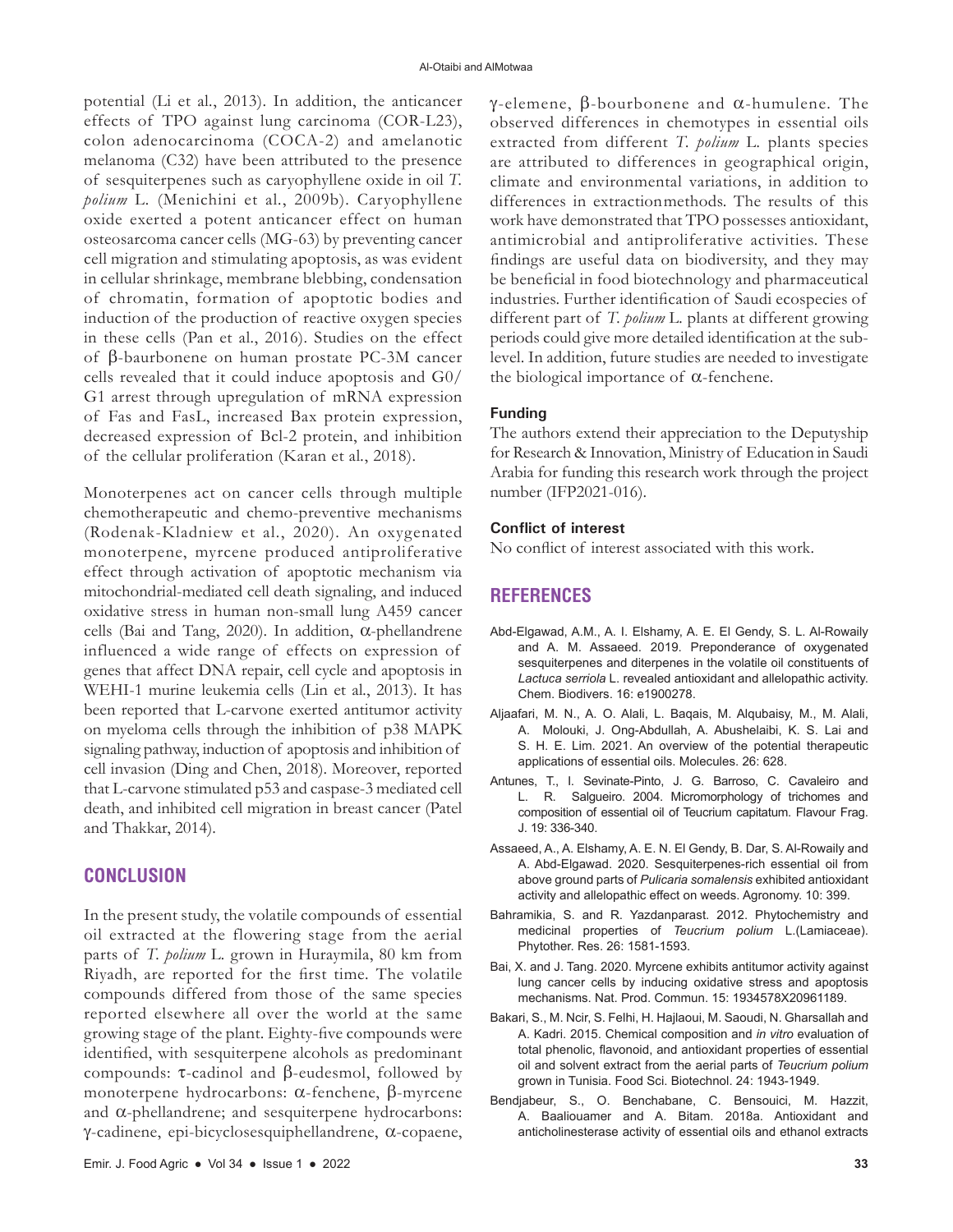of *Thymus algeriensis* and *Teucrium polium* from Algeria. J. Food Measure. Charact. 12: 2278-2288.

- Bendjabeur, S., O. Benchabane, C. Bensouici, M. Hazzit, A. Baaliouamer and A. Bitam. 2018b. Antioxidant and anticholinesterase activity of essential oils and ethanol extracts of *Thymus algeriensis* and *Teucrium polium* from Algeria. J. Food Measur. Charact. 12: 2278-2288.
- Bilia, A. R., F. Santomauro, C. Sacco, M. C. Bergonzi and R. Donato. 2014. Essential oil of *Artemisia annua* L.: An extraordinary component with numerous antimicrobial properties. J. Evid. Based Complement. Altern. Med. 2014: 159819.
- Bomfim, D. S., R. P. Ferraz, N. C. Carvalho, M. B. Soares, M. L. Pinheiro, E. V. Costa and D. P. Bezerra. 2013. Eudesmol isomers induce caspase-mediated apoptosis in human hepatocellular carcinoma HepG2 cells. Basic Clin. Pharmacol. Toxicol. 113: 300-306.
- Bukhari, N. A., R. A. Al-Otaibi and M. M. Ibhrahim. 2015. Biodiversity characteristics of *Teucrium polium* species in Saudi Arabia. Saudi J. Biol. Sci. 22: 181-185.
- Cozzani, S., A. Muselli, J. M. Desjobert, A. F. Bernardini, F. Tomi and J. Casanova. 2005. Chemical composition of essential oil of *Teucrium polium* subsp. *capitatum* (L.) from Corsica. Flavour Fragr. J. 20: 436-441.
- Cutillas, A. B., A. Carrasco, R. Martinez-Gutierrez, V. Tomas and J. Tudela. 2018. Thyme essential oils from Spain: Aromatic profile ascertained by GC–MS, and their antioxidant, antilipoxygenase and antimicrobial activities. J. Food Drug Anal. 26: 529-544.
- de Cássia da Silveira e Sá, R., L. N. Andrade and D. P. de Sousa. 2015. Sesquiterpenes from essential oils and anti-inflammatory activity. Nat. Prod. Commun. 10: 1934578X1501001033.
- Ding, X. and H. Chen. 2018. Anticancer effects of Carvone in myeloma cells is mediated through the inhibition of p38 MAPK signalling pathway, apoptosis induction and inhibition of cell invasion. J. BUON. 23: 747-751.
- Djabou, N., A. Muselli, H. Allali, M. E. A. Dib, B. Tabti, L. Varesi and J. Costa. 2012. Chemical and genetic diversity of two Mediterranean subspecies of *Teucrium polium* L. Phytochemistry. 83: 51-62.
- El Atki, Y., I. Aouam, F. El Kamari, A. Taroq, B. Lyoussi, B. Oumokhtar and A. Abdellaoui. 2020. Phytochemistry, antioxidant and antibacterial activities of two Moroccan *Teucrium polium* L. subspecies: Preventive approach against nosocomial infections. Arab. J. Chem. 13: 3866-3874.
- Guetata, A. and F. A. Al-Ghamdi. 2014. Analysis of the essential oil of the germander (*Teucrium polium* L.) aerial parts from the northern region of Saudi Arabia. Int. J. Appl. Biol. Pharm. Technol.
- Hassan, M., F. Muhtadi and A. Al-Badr. 1979. GLC-mass spectrometry of *Teucrium polium* oil. J. Pharm. Sci. 68: 800-801.
- Karan, T., I. Yildiz, A. Aydin and R. Erenler. 2018. Inhibition of various cancer cells proliferation of bornyl acetate and essential oil from *Inula graveolens* (Linnaeus) Desf. Rec. Nat. Prod. 12(3): 273- 283.
- Kerbouche, L., M. Hazzit, M. A. Ferhat, A. Baaliouamer and M. G. Miguel. 2015a. Biological activities of essential oils and ethanol extracts of *Teucrium polium* subsp. *capitatum* (L.) Briq. and *Origanum floribundum* Munby. J. Essent. Oil Bear. Plants. 18: 1197-1208.
- Kerbouche, L., M. Hazzit, M. A. Ferhat, A. Baaliouamer and M. G. Miguel. 2015b. Biological activities of essential oils and ethanol extracts of *Teucrium polium* subsp. *capitatum* (L.) Briq. and *Origanum floribundum* Munby. J. Essential Oil Bearing Plants.

18: 1197-1208.

- Khani, A. and M. Heydarian. 2014. Fumigant and repellent properties of sesquiterpene-rich essential oil from *Teucrium polium* subsp. *capitatum* (L.). Asian Pac. J. Trop. Med. 7: 956-961.
- Khazaei, M., S. N. Nematollahi-Mahani, T. Mokhtari and F. Sheikhbahaei. 2018. Review on *Teucrium polium* biological activities and medical characteristics against different pathologic situations. J. Contemp. Med. Sci. 4.
- Kotawong, K., W. Chaijaroenkul, P. Muhamad and K. Na-Bangchang. 2018. Cytotoxic activities and effects of atractylodin and β-eudesmol on the cell cycle arrest and apoptosis on cholangiocarcinoma cell line. J. Pharmacol. Sci. 136: 51-56.
- Li, Y., T. Li, C. Miao, J. Li, W. Xiao and E. Ma. 2013. β-Eudesmol induces JNK-dependent apoptosis through the mitochondrial pathway in HL60 cells. Phytother. Res. 27: 338-343.
- Lin, J. J., J. H. Lin, S. C. Hsu, S. W. Weng, Y. P. Huang, N. Y. Tang, J. G. Lin and J. G. Chung. 2013. Alpha-phellandrene promotes immune responses in normal mice through enhancing macrophage phagocytosis and natural killer cell activities. *In Vivo*. 27: 809-814.
- Mahmoudi, R. and S. Nosratpour. 2013. *Teucrium polium* L. essential oil: Phytochemiacl component and antioxidant properties. Int. Food Res. J. 20: 1697.
- Maizi, Y., B. Meddah, A. T. T. Meddah and J. A. G. Hernandez. 2019a. Seasonal variation in essential oil content, chemical composition and antioxidant activity of *Teucrium polium* L. growing in Mascara (North West of Algeria). Appl. Biotechnol. Rep. 6: 151-157.
- Maizi, Y., B. Meddah, A. T. T. Meddah and J. A. G. Hernandez. 2019b. Seasonal variation in essential oil content, chemical composition and antioxidant activity of *Teucrium polium* L. growing in Mascara (North West of Algeria). J. Appl. Biotechnol. Rep. 6: 151-157.
- Menichini, F., F. Conforti, D. Rigano, C. Formisano, F. Piozzi and F. Senatore. 2009a. Phytochemical composition, antiinflammatory and antitumour activities of four *Teucrium* essential oils from Greece. Food Chem. 115: 679-686.
- Menichini, F., F. Conforti, D. Rigano, C. Formisano, F. Piozzi and F. Senatore. 2009b. Phytochemical composition, anti-inflammatory and antitumour activities of four *Teucrium* essential oils from Greece. Food Chem. 115: 679-686.
- Montanari, R. M., L. C. Barbosa, A. J. Demuner, C. J. Silva, L. Carvalho and N. J. Andrade. 2011. Chemical composition and antibacterial activity of essential oils from *Verbenaceae* species: Alternative sources of (E)-caryophyllene and germacrene-D. Quim. Nova. 34: 1550-1555.
- Nazzaro, F., F. Fratianni, L. De Martino, R. Coppola and V. De Feo. 2013. Effect of essential oils on pathogenic bacteria. Pharmaceuticals. 6: 1451-1474.
- Noacco, N., B. Rodenak-Kladniew, M. G. De Bravo, G. R. Castro and G. A. Islan. 2018. Simple colorimetric method to determine the *in vitro* antioxidant activity of different monoterpenes. Anal. Biochem. 555: 59-66.
- Pan, Z., S. K. Wang, X. L. Cheng, X. W. Tian and J. Wang. 2016. Caryophyllene oxide exhibits anti-cancer effects in MG-63 human osteosarcoma cells via the inhibition of cell migration, generation of reactive oxygen species and induction of apoptosis. Bangladesh J. Pharmacol. 11: 817-823.
- Patel, P. B. and V. R. Thakkar. 2014. L-carvone induces p53, caspase 3 mediated apoptosis and inhibits the migration of breast cancer cell lines. Nutr. Cancer. 66: 453-462.
- Połeć, K., M. Broniatowski, P. Wydro and K. Hąc-Wydro. 2020. The impact of β-myrcene-the main component of the hop essential oil-on the lipid films. J. Mol. Liq. 308: 113028.